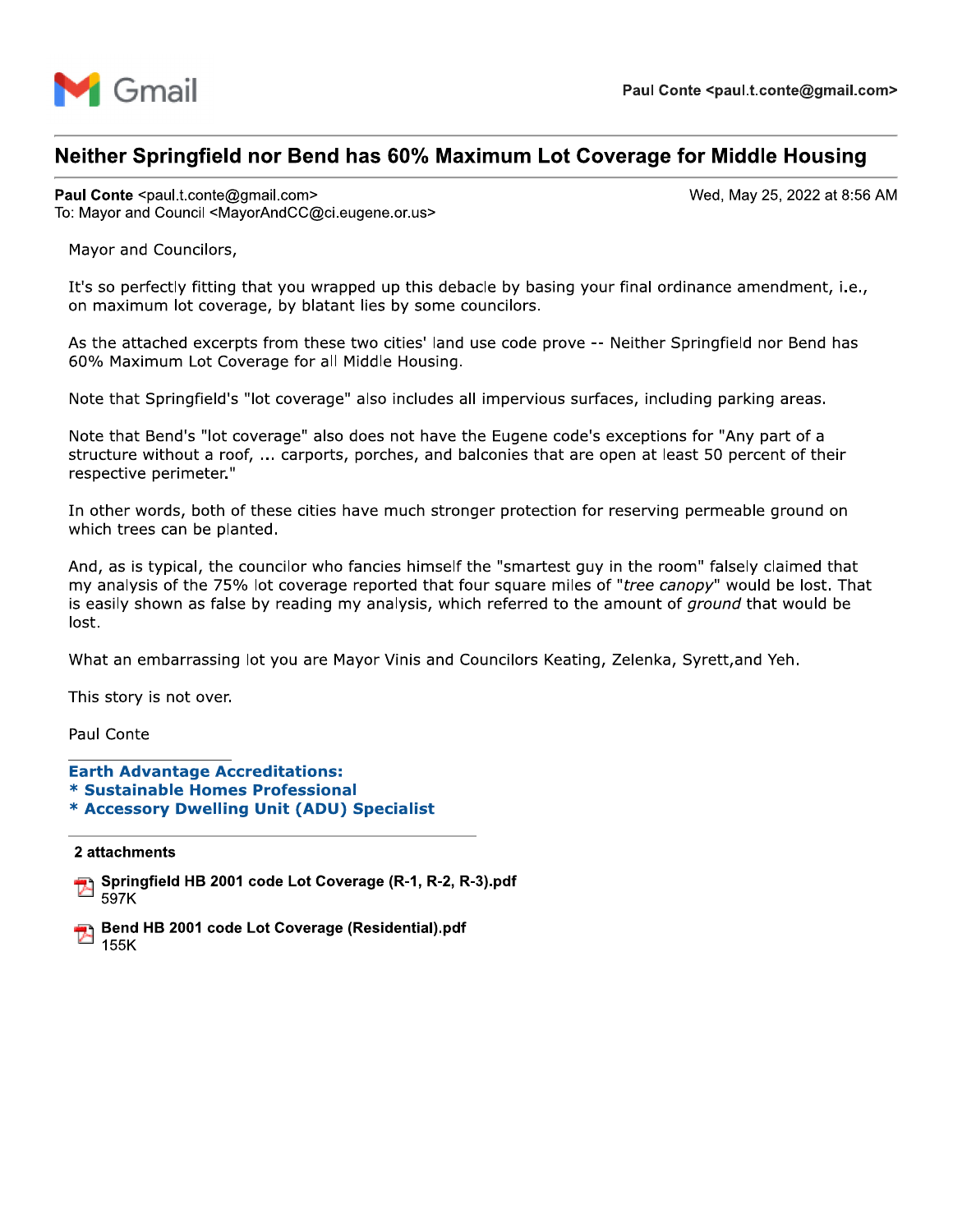enclosure two feet higher than the object/use being screened, except heat pumps which are allowed.

**(3) All Setbacks.** Balconies.

#### **3.2.225 Lot Coverage and Impervious Surface Standards**

- **(A)** Lot Coverage and the amount of impervious surface may not exceed the standards listed in SDC 3.2.225. Stormwater treatment facilities required under SDC 4.3.110 or other development standards may result in less impervious surface area than these maximums.
- **(B)** The following Lot Coverage and Impervious Surface standards apply to all development in Residential Districts. However, Cottage Cluster Housing is not subject to this standard.
	- **(1)** On lots or parcels with more than average 15 percent slope or above 670 feet in elevation, as determined in SDC 3.3.500, the impervious surface area must not exceed 35 percent.
	- **(2)** On lots or parcels of less than 4,500 square feet in size, the impervious surface area must not exceed 60 percent of the lot or parcel area.
	- **(3)** On lots or parcels of 4,500 square feet or larger in size, the lot coverage must not exceed 45 percent of the lot or parcel area.

| Table 3.2.225 Lot Coverage and      | $R-1$                          | $R-2$ | $R-3$ |
|-------------------------------------|--------------------------------|-------|-------|
| <b>Impervious Surface Standards</b> |                                |       |       |
| Lots or parcels with more than      | 35% maximum impervious surface |       |       |
| 15% slope or above 670 feet in      |                                |       |       |
| elevation                           |                                |       |       |
| Lots or parcels of less than        | 60% maximum impervious surface |       |       |
| 4,500 square feet in size           |                                |       |       |
| Lots or parcels of 4,500 square     | 45% maximum lot coverage       |       |       |
| feet or larger in size              |                                |       |       |

#### **3.2.230 Height**

**(A)** The following building height standards are intended to facilitate allowed residential densities while promoting land use compatibility.

| Table 3.2.230 Height                                   | R-1     | R-2     | $R-3$ |
|--------------------------------------------------------|---------|---------|-------|
| All Lots, except where<br>specifically addressed below | 35 feet | 50 feet | none  |

- **(B)** Incidental equipment, as defined in SDC 6.1.110 may exceed the height standard.
- **(C)** Within the Hillside Development Overlay District, the maximum Building Height, as defined and calculated in SDC 6.1.110, is 45 feet.

#### **3.2.235 Density**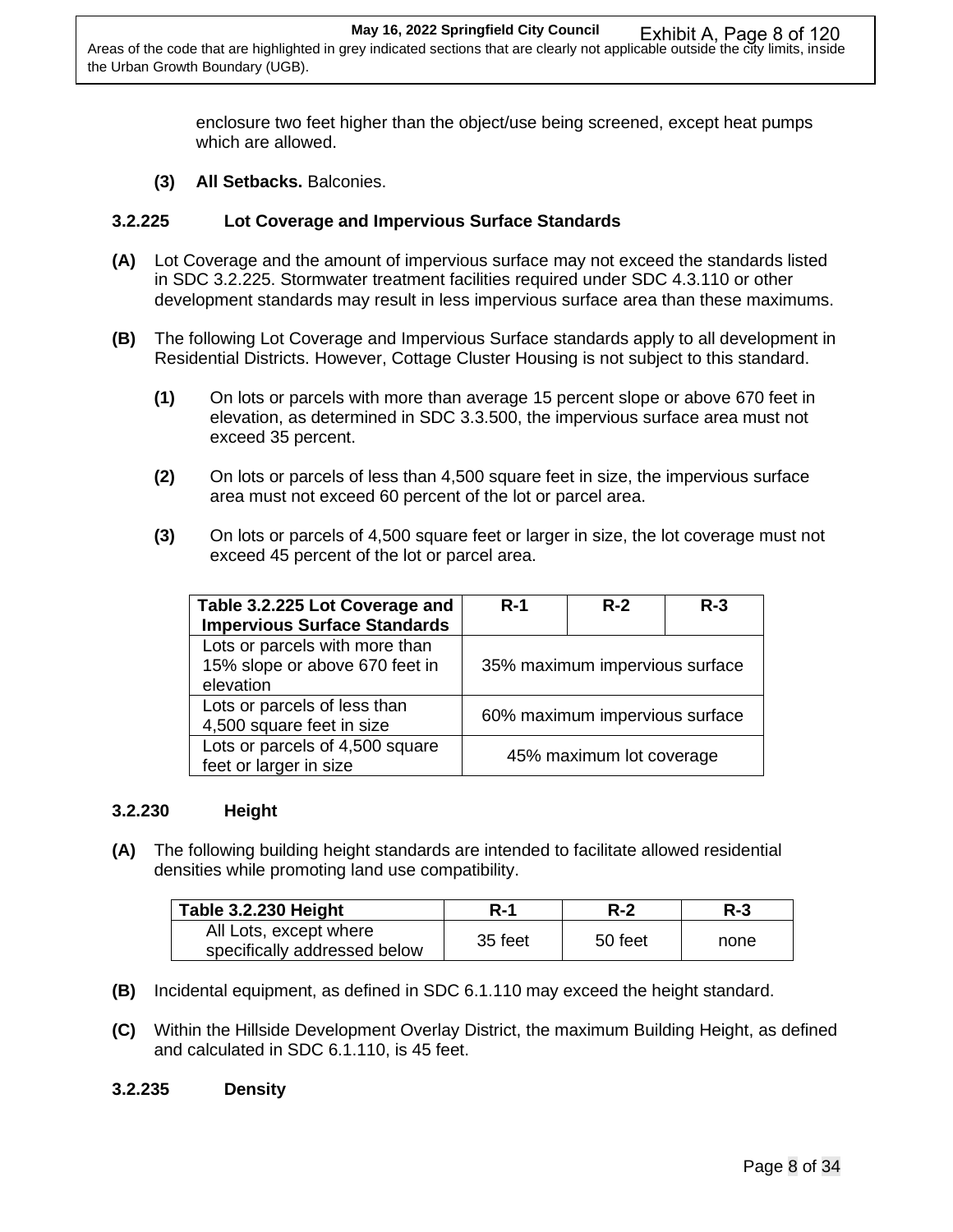pools, fountains or the like. Landscaping also includes irrigation systems, mulches, topsoil, and re-vegetation or the preservation, protection and replacement of existing trees.

**Livable space** means the gross space of a dwelling unit(s) utilized for living, sleeping, eating, cooking, and sanitation.

**Live/work dwelling unit** means a structure or portion of a structure that combines a nonresidential use that is allowed in the zone with a residential livable space. A live/work dwelling unit is allowed instead of, or in addition to, a home business as defined by this code.

**Lodging, hotel/motel** means a building or portion thereof designed for and/or used for occupancy of transient individuals who are lodged with or without meals.

**Loft** means any floor located above the main floor and open to it on at least one side with a ceiling height less than seven feet and used as a living or sleeping space.

**Lot** means a unit of land that is created by a subdivision of land.



**Lot area** means the total surface area (measured in square feet of horizontal area) within the boundary lines of a lot.

**Lot, corner** means a lot abutting upon two or more streets, other than alleys, at their intersection, or upon two parts of the same street, such streets or parts of the same street forming an interior angle of less than 135 degrees within the lot line.

**Lot coverage** means all areas of a lot or parcel covered by buildings (as defined by building footprints) and other structures with surfaces greater than 18 inches above the finished grade, excluding unenclosed covered or uncovered porches, patios, decks, carports, balconies or stoops up to 10 percent of the total lot area. Eaves are not included in lot coverage.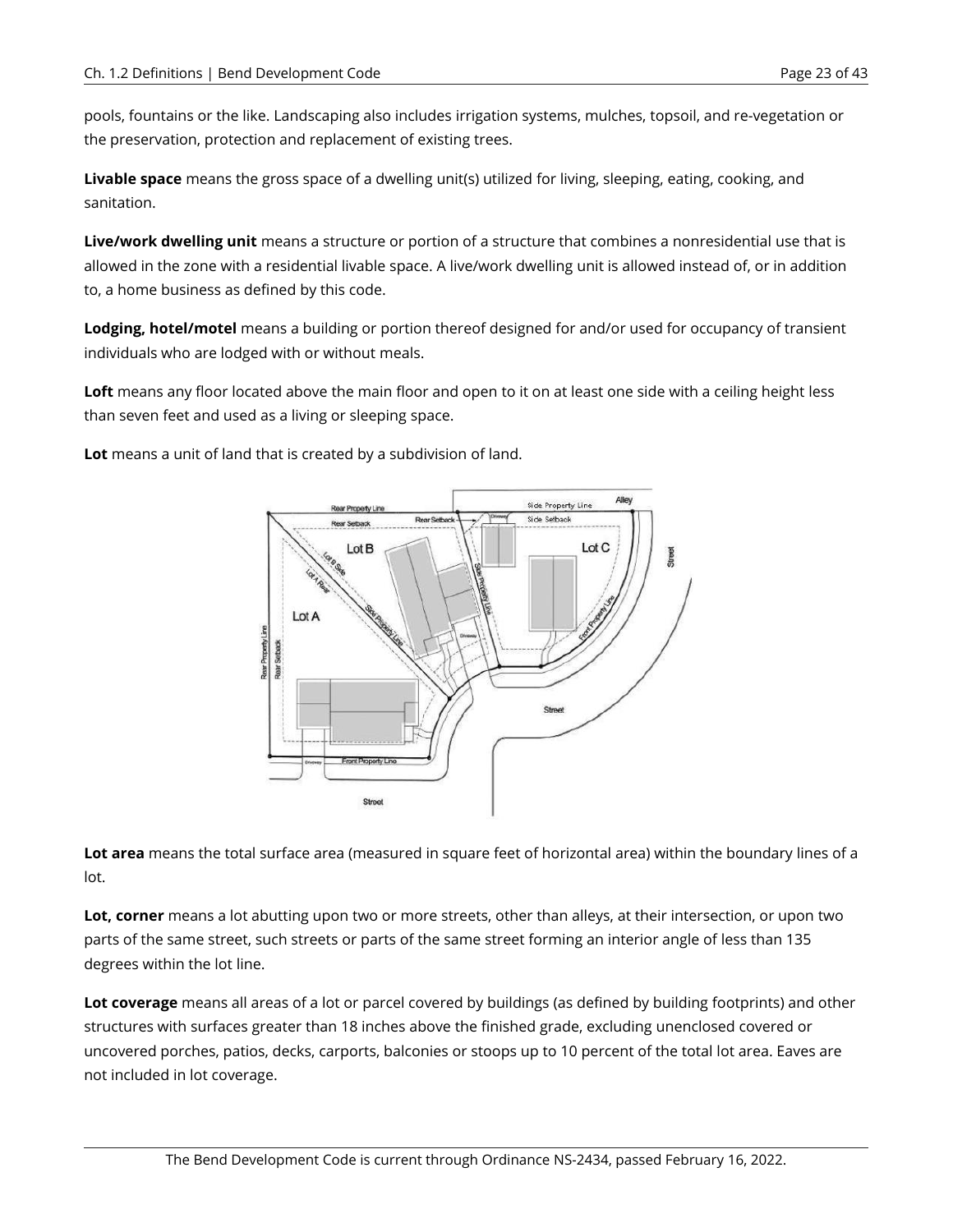## **Chapter 2.1**

## **RESIDENTIAL DISTRICTS (UAR, RL, RS, RM-10, RM, RH)**

Sections:

- **2.1.100 [Purpose, Applicability and Location.](#page-3-0)**
- **2.1.200 Permitted and Conditional Uses.**
- **2.1.300 Setbacks.**
- *2.1.400 Repealed.*
- **2.1.500 Lot Area and Dimensions.**
- **2.1.600 Residential Density.**
- **2.1.700 Maximum Lot Coverage and Floor Area Ratio.**
- **2.1.800 Building Height.**
- **2.1.900 Architectural Design Standards.**
- **2.1.950 Design Standards (Triplex, Quadruplex and Townhome).**
- **2.1.1000 Multi-Unit Residential Districts (RM, RH).**
- **2.1.1100 Other Design Standards.**

### <span id="page-3-0"></span>**2.1.100 Purpose, Applicability and Location.**

A. *Purpose.* Residential Districts are intended to promote the livability, stability, safety and improvement of the City of Bend's neighborhoods based on the following principles:

- Make efficient use of land and public services, and implement the Comprehensive Plan, by providing minimum and maximum density standards for housing.
- Accommodate a range of housing needs, including owner-occupied and rental housing.
- Provide for compatible building and site design at an appropriate neighborhood scale which reflects the neighborhood character.
- Reduce reliance on the automobile for neighborhood travel and provide options for walking and bicycling.
- Provide direct and convenient access to schools, parks and neighborhood services.

B. *Applicability.* This chapter applies to all development in the Urban Area Reserve District (UAR), Low Density Residential District (RL), Standard Density Residential District (RS), Medium-10 Density Residential District (RM-10), Medium Density Residential District (RM), and High Density Residential District (RH). These districts are identified on the City's official Zoning Map. Properties designated within each district that contain additional standards must comply with the provisions of the applicable district, except as may be modified by this section. Properties within a designated Historic District must comply with the provisions of BC Chapter [10.20](https://bend.municipal.codes/BC/10.20).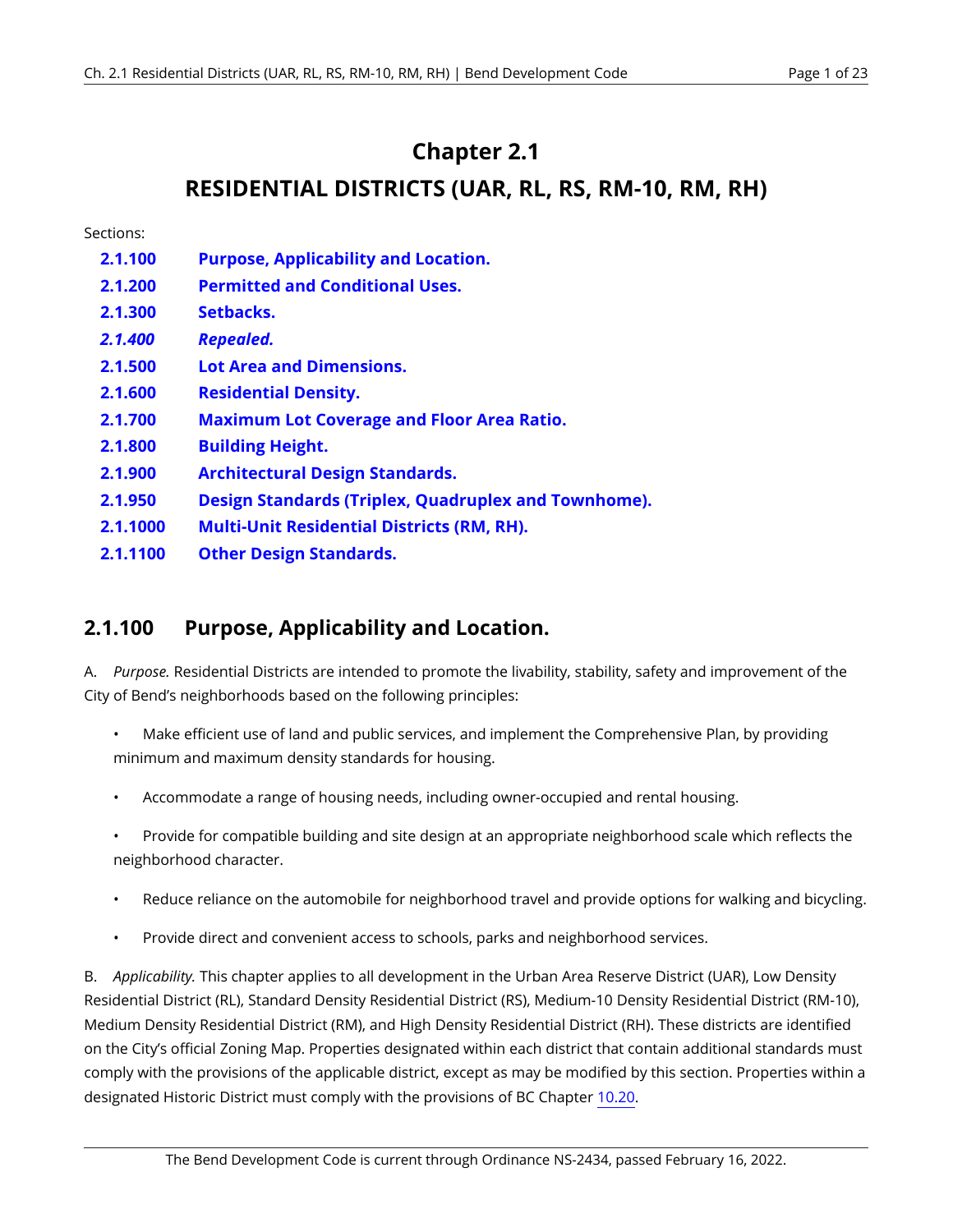neighborhood commercial uses, minus a half-acre of sensitive lands). If the minimum density is 4.0 dwelling units per acre, then a minimum number of 14 units is required on the site.

3. Where a property is within multiple zoning districts, the minimum and maximum number of units is calculated based on the acreage in each Residential Zone that is subject to the density standard as specified above multiplied by the applicable minimum and maximum density standards. Areas with nonresidential zones are excluded from the density calculation.

D. *Density Bonus for Affordable Housing.* See BDC [3.6.200\(C\)](https://bend.municipal.codes/BDC/3.6.200(C)). [Ord. NS-2434, 2022; Ord. NS-2423, 2021; Ord. NS-2389, 2020; Ord. NS-2318, 2018; Ord. NS-2314, 2018; Ord. NS-2303, 2018; Ord. NS-2271, 2016; Ord. NS-2260, 2016; Ord. NS-2241, 2015; Ord. NS-2016, 2006]

### **2.1.700 Maximum Lot Coverage and Floor Area Ratio.**

A. *Maximum Lot Coverage and Floor Area Ratio.* The following maximum lot coverage and floor area ratio standards apply:

| <b>Residential Zone</b>                                                            | <b>Lot Coverage</b>                                                                                                                                                                                                                                                                                                                                                                                 | <b>FAR</b>                                                                                    |
|------------------------------------------------------------------------------------|-----------------------------------------------------------------------------------------------------------------------------------------------------------------------------------------------------------------------------------------------------------------------------------------------------------------------------------------------------------------------------------------------------|-----------------------------------------------------------------------------------------------|
| Low Density Residential (RL)                                                       | 35%                                                                                                                                                                                                                                                                                                                                                                                                 | None                                                                                          |
| Standard Density Residential (RS),<br>and Medium-10 Density<br>Residential (RM-10) | 50% for lots or parcels with<br>single-story dwelling unit(s) and<br>single-story accessory structures.<br>45% for all other lots or parcels.                                                                                                                                                                                                                                                       | 1.1 for three-story residential<br>uses and accessory structures.<br>None for all other uses. |
| Medium Density Residential (RM)                                                    | 50% for lots or parcels with<br>single-story single-unit detached<br>dwelling unit(s) and single-story<br>accessory structures.<br>45% for all other lots or parcels<br>with single-unit detached<br>dwellings and accessory<br>structures and nonresidential<br>uses.<br>60% for lots or parcels with<br>townhomes, duplexes, triplexes,<br>quadplexes and multi-unit and<br>accessory structures. | None                                                                                          |

|  | Table 2.1.700. Residential Lot Coverage |
|--|-----------------------------------------|
|--|-----------------------------------------|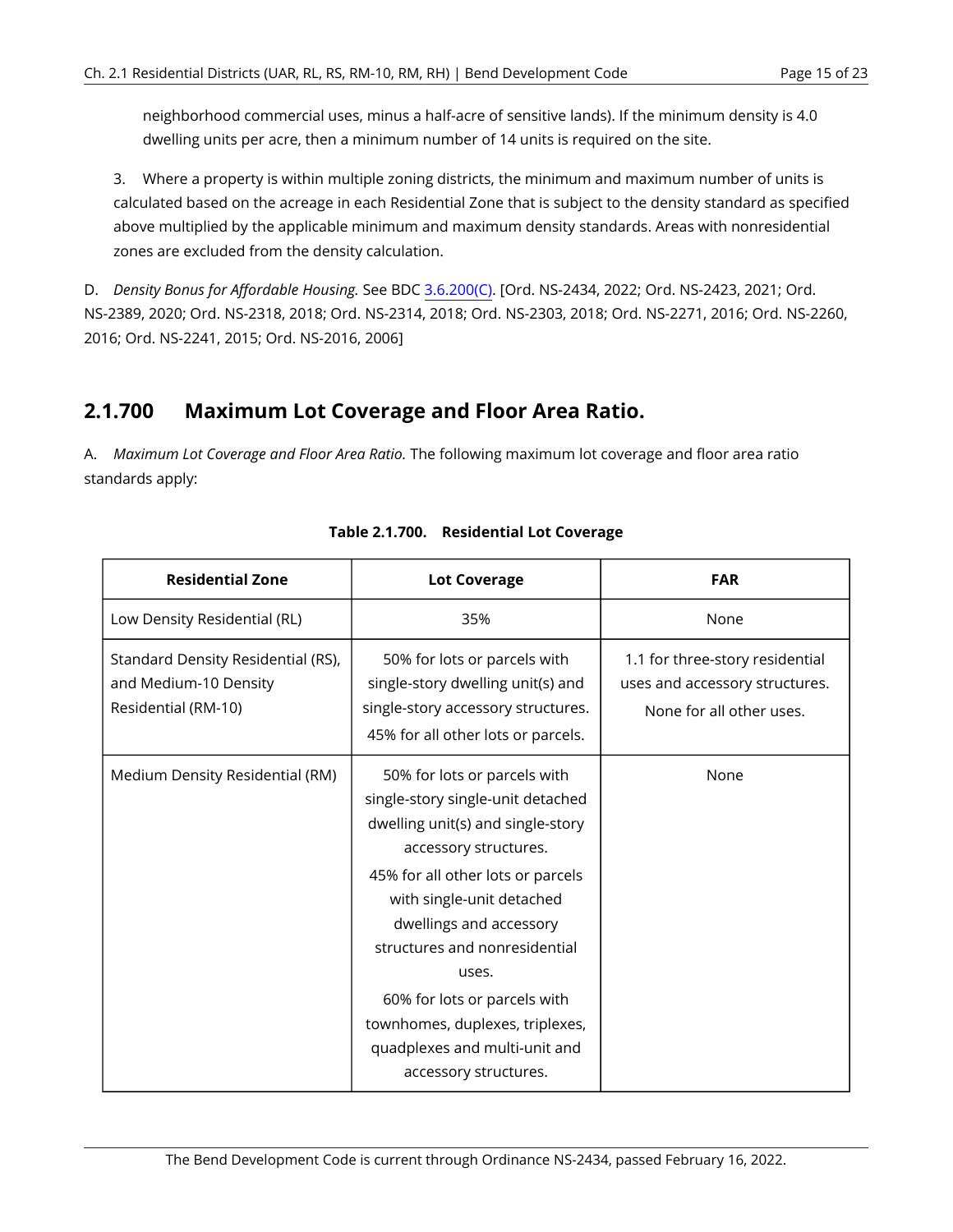| <b>Residential Zone</b>       | Lot Coverage | <b>FAR</b> |
|-------------------------------|--------------|------------|
| High Density Residential (RH) | None         | None       |

#### **Table 2.1.700. Residential Lot Coverage**

B. *Exceptions.* 

1. *Lot Coverage for Affordable Housing.* See BDC [3.6.200\(C\)](https://bend.municipal.codes/BDC/3.6.200(C)).

2. Development in conformance with the provisions of BDC Chapter [3.8](https://bend.municipal.codes/BDC/3.8), Development Alternatives. [Ord. NS-2423, 2021; Ord. NS-2314, 2018; Ord. NS-2271, 2016; Ord. NS-2241, 2015; Ord. NS-2016, 2006]

### **2.1.800 Building Height.**

The following building height standards are intended to promote land use compatibility and support the principle of neighborhood-scaled design:

- A. *Standard.* The following building heights apply to all development within the Residential District:
	- 1. Buildings within the UAR, RL, RS and RM-10 Districts may be no more than 35 feet in height.
	- 2. Buildings within the RM Zone may be no more than 40 feet in height.
	- 3. Buildings within the RH Districts may be no more than 50 feet in height.

B. *Exceptions to Maximum Building Height Standard for Affordable Housing.* See BDC [3.6.200\(C\).](https://bend.municipal.codes/BDC/3.6.200(C)) [Ord. NS-2423, 2021; Ord. NS-2314, 2018; Ord. NS-2303, 2018; Ord. NS-2271, 2016; Ord. NS-2241, 2015; Ord. NS-2082, 2007; Ord. NS-2016, 2006]

### **2.1.900 Architectural Design Standards.**

A. *Purpose.* The architectural standards are intended to provide detailed, human-scale design, while affording flexibility to use a variety of building styles for certain types of residential development.

B. *Applicability.* This section applies to all of the following types of buildings:

- 1. Multi-unit residential;
- 2. Public and institutional buildings in Residential Zones;

3. All other types of permitted/conditional nonresidential use buildings listed in Table 2.1.200 when built in a Residential Zone.

a. *Exemption.* Neighborhood commercial uses listed in Table 2.1.200.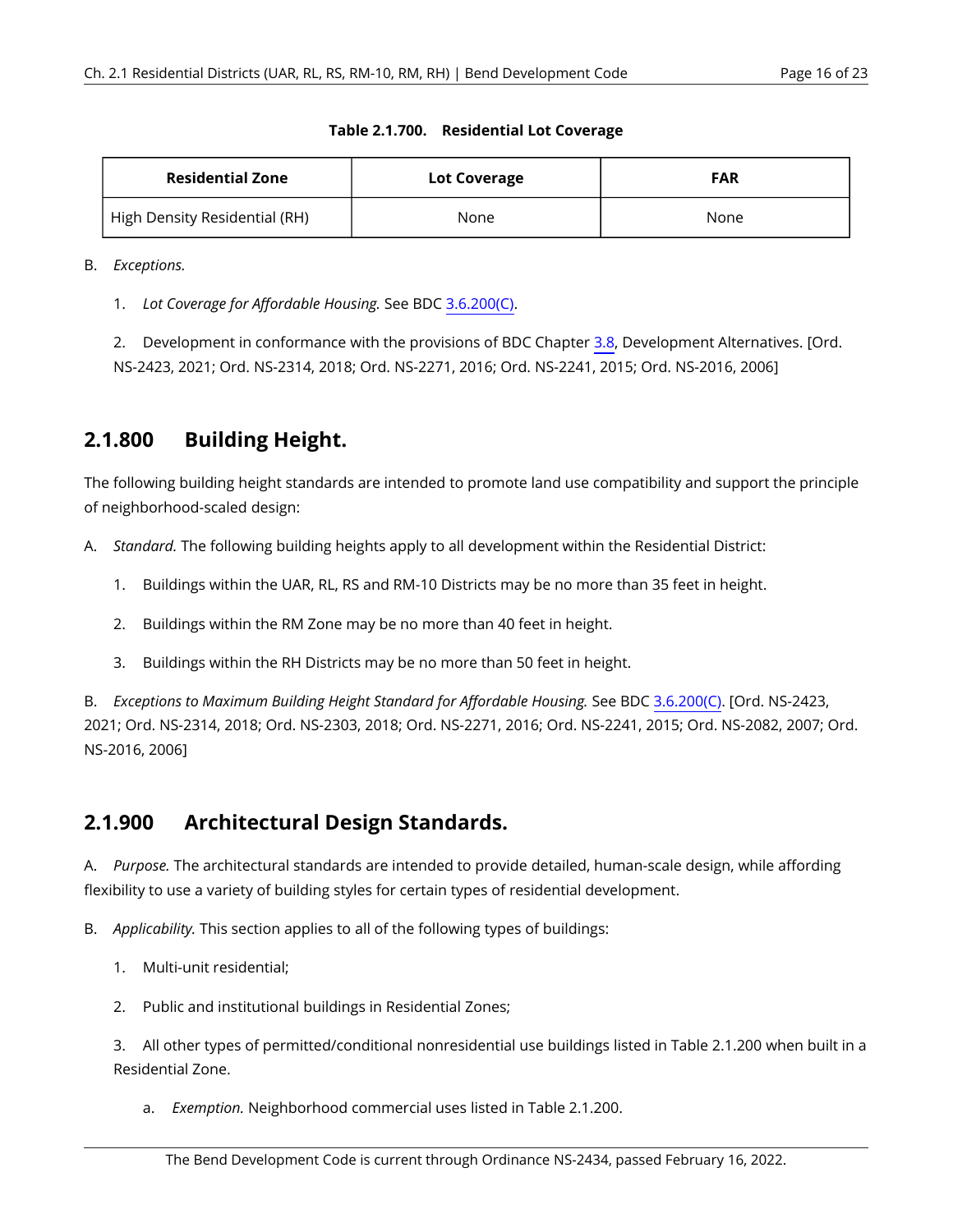# **Chapter 3.6**

# **SPECIAL STANDARDS AND REGULATIONS FOR CERTAIN USES**

Sections:

- **3.6.100 3.6.200 3.6.300 3.6.400 [Purpose.](#page-6-0)  [Residential Uses.](#page-6-1)  Nonresidential Uses. Temporary Uses.**
- **3.6.500 Short-Term Rentals.**

### <span id="page-6-0"></span>**3.6.100 Purpose.**

This chapter supplements the standards contained in this code. It provides standards for certain land uses in order to control the size, scale and compatibility of those uses within all the zoning districts. [Ord. NS-2016, 2006]

### <span id="page-6-1"></span>**3.6.200 Residential Uses.**

This section supplements the standards contained in BDC Title [2](https://bend.municipal.codes/BDC/2) and provides standards for the following land uses in order to control the size, scale and compatibility of those uses within the applicable zone.

#### A. *Repealed by Ord. NS-2389.*

B. *Accessory Dwelling Unit (ADU).* An accessory dwelling unit (ADU) is a small dwelling unit on a property that contains a single-unit dwelling unit as the primary use. The ADU may be attached, detached, or within a portion of an existing dwelling unit. The maximum density standards do not apply to ADUs due to their small size and low occupancy. The standards of this section are intended to control the size, scale and number of ADUs on individual properties to promote compatibility with abutting land uses. ADUs must comply with the following standards in addition to the standards of the applicable zoning district:

1. *Permitted ADU.* An ADU may only be permitted on a lot or parcel with a single-unit detached dwelling, a townhome, or a manufactured home.

- 2. *Number of ADUs.* A maximum of one ADU is allowed per lot or parcel.
- 3. *ADU Floor Area.* 
	- a. The maximum floor area is 800 square feet.

b. For purposes of measuring the ADU size in this subsection, "floor area" means the area measured in feet included inside the exterior surrounding walls of horizontal space intended to be a floored surface contained within the building or portion thereof, including slab-on-grade and exclusive of vent shafts and